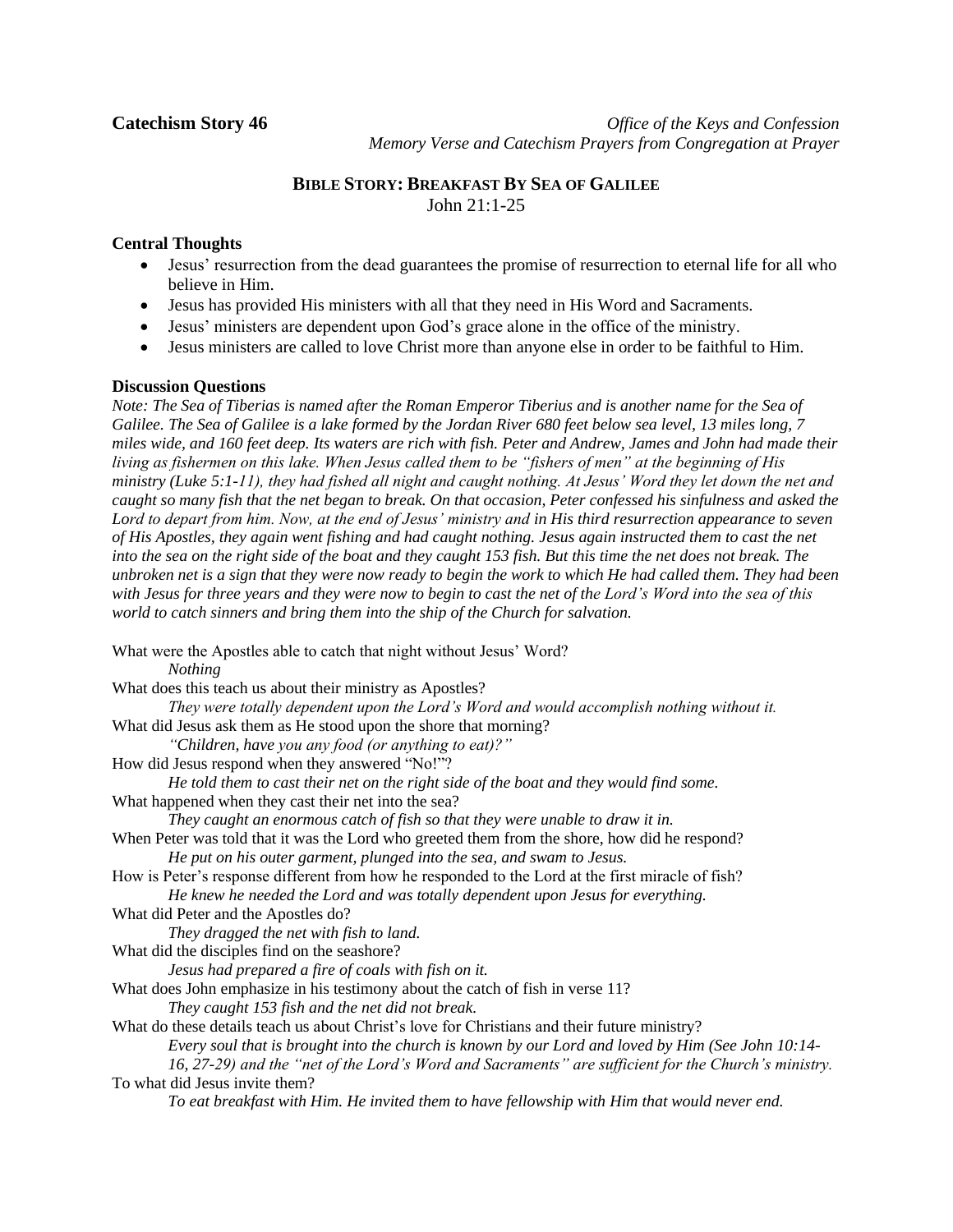What did the Apostles' witness as a testimony that Jesus had conquered sin and death? *This was now the third time that they had seen Jesus risen from the dead.*

Simon Peter is restored: *After the disciples had eaten breakfast, Jesus talked with Simon Peter who had previously denied his Lord. He asked Peter three times, "Do you love me?" Each time Peter responded, "Yes, Lord; You know that I love You" and each time Jesus replied with a command to do the work to which Jesus had called Peter: "Feed My lambs. Tend My sheep. Feed My sheep." On the one hand, Jesus persistent questions hurt Peter because they reminded him of his sinfulness and how he had denied his Lord three times. On the other hand, by His renewed command to care for Christians as sheep of the Good Shepherd, Jesus forgave Peter and taught him that his ministry as a "sinful man" rested entirely upon the Lord's grace and forgiveness that had saved Peter and which was the only strength of His office as an Apostle. Jesus' first question, "Do you love Me more than these?" teaches us that love for Christ, even more than love for His sheep, is the most important priority for a minister and every disciple of Jesus.*

What did Jesus predict in verses 18-19? *That Peter would die a martyr's death in service to His Lord Jesus.* What does Jesus' word, "Follow Me" mean? *It is the call to faith in Jesus and to follow Him even to death.* What did Peter want to know about John? *He wanted to know how John's life would end.* How did Jesus reply to Peter's question? *He taught Peter not to ask such questions because the life and future of all of Jesus' disciples is in the Lord's hands and that we are simply to follow Jesus by faith.* What did the church mistakenly believe based upon this conversation? *That John would not die.* How does John identify himself at the end of this Gospel? *He was an eyewitness of Jesus' death and resurrection who was called to testify to what Jesus said and did for our salvation.* Why did John write his Gospel? *That we might believe that Jesus is the Christ and believe in Him (See John 20:30-31).*

## **Meditation on the Bible Story**

In Jesus' third resurrection appearance He taught the disciples that they were now ready to begin their ministry as His Apostles. They had been taught by Him. They had witnessed His death and resurrection. They were now prepared to be "fishers of men". He had given them everything that they needed. By the net of Christ's Word and Sacraments they would preach the Gospel and gather many into the ark of the Church. He taught them that every Christian is known and loved by Him. He taught them, through Peter's restoration to salvation and the Office of the Ministry, that they were totally dependent upon God's grace alone. No Christian becomes or remains a Christian by his own strength, and no minister becomes or remains faithful in the ministry by his own strength. They were totally dependent upon the grace of God that they proclaimed to others as the strength of their ministry. "Follow Me" is the call to faith. The Apostles, like Peter, would not only bear witness to Jesus by their preaching but they would also bear witness to Him by dying a martyr's death. Each apostle and every Christian can face future persecution and suffering for Jesus' sake, because He is risen from the dead and has promised them eternal fellowship with Him. The most important love for us, as Peter learned from Jesus, was to love Christ our Savior above all others.

### **Prayer on the Bible Story**

O Lord Jesus, as You forgave and strengthened Peter to be Your Apostle and provided everything that the Church needed for the ministry, so teach us to rely upon Your Word and Sacraments for all that we need to preserve us in life and in death. In Your name we pray. Amen.